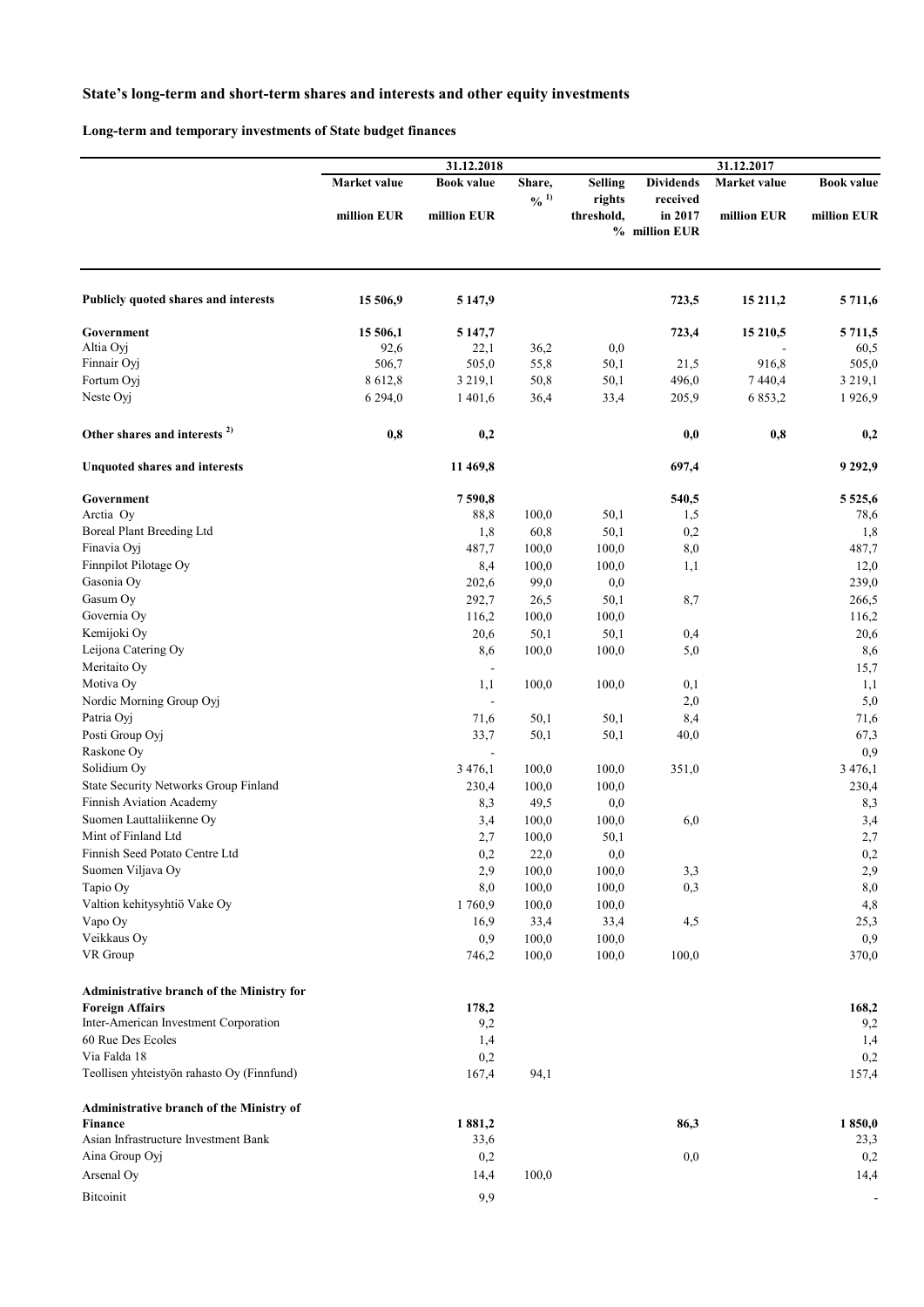| Long-term and short-term shares and<br>interests total     | 16 646,4   |       | 1 4 2 0 , 8 |            | 15 031,3    |
|------------------------------------------------------------|------------|-------|-------------|------------|-------------|
| <b>Dwellings and real estate</b>                           | 28,7       |       |             |            | 26,8        |
| Other shares and interests <sup>2)</sup>                   | 0,9        |       |             | 0,8        | 1,1         |
| NEFCO Carbon Fund                                          | 1,0        |       |             |            | 1,0         |
| Municipality Finance Plc                                   | 20,0       | 16,0  |             | 1,0        | 20,0        |
| A-Kruunu Oy                                                | 31,0       |       |             |            | 31,0        |
| the Environment                                            | 52,0       |       |             | 1,0        | 52,0        |
| Administrative branch of the Ministry of                   |            |       |             |            |             |
| STUK International Oy                                      | 1,0        | 100,0 |             |            | 1,0         |
| Alko Oy                                                    | 16,8       | 100,0 | 32,0        |            | 16,8        |
| <b>Social Affairs and Health</b>                           | 17,8       |       | 32,0        |            | 17,8        |
| Administrative branch of the Ministry of                   |            |       |             |            |             |
| Vimana Oy <sup>4)</sup>                                    |            |       |             |            | 0,3         |
| Terrafame Oy                                               | 469,1      |       |             |            | 469,1       |
| VTT Technical Research Centre of Finland Ltd               | 186,9      |       |             |            | 171,9       |
| Suomen Teollisuussijoitus Oy                               | 654,8      | 100,0 | 16,0        |            | 654,8       |
| Suomen Malmijalostus Oy                                    | 66,8       |       | 20,8        |            |             |
| Finnvera Oyj                                               | 240,5      | 100,0 |             |            | 240,5       |
| Business Finland Venture Capital Oy <sup>5)</sup>          | 70,1       | 100,0 |             |            | 59,1        |
| Baltic Connector Oy                                        |            |       |             |            | 30,0        |
| <b>Employment and the Economy</b>                          | 1688,2     |       | 36,8        |            | 1 625,6     |
| Administrative branch of the Ministry of                   |            |       |             |            |             |
| Yleisradio Oy                                              | 7,9        | 100,0 |             |            | 7,9         |
| C-Lion1 Oy                                                 | 10,0       |       |             |            | 10,0        |
| Cinia Oy                                                   | 33,2       | 77,5  |             | 0,1        | 33,2        |
| ANS Finland Oy                                             | 8,3        |       |             |            |             |
| <b>Transport and Communications</b>                        | 59,4       |       |             | 0,1        | 51,1        |
| Administrative branch of the Ministry of                   |            |       |             |            |             |
| Jokioisten vedenhankinta Oy                                | 0,2        |       |             |            | 0,2         |
| CLIC Innovation Oy                                         | 0,2        |       |             |            | 0,2         |
| <b>Agriculture and Forestry</b>                            | 0,5        |       |             |            | 0,5         |
| Administrative branch of the Ministry of                   |            |       |             |            |             |
| Hevosopisto Oy                                             | 0,7        | 25,0  |             |            | 0,7         |
| CSC - IT Centre for Science                                | 0,2        | 70,0  |             |            | 0,2         |
| <b>Education and Culture</b>                               | 1,0        |       |             |            | 1,0         |
| Administrative branch of the Ministry of                   |            |       |             |            |             |
| Vimana Oy <sup>4)</sup>                                    | 10,9       | 100,0 |             |            |             |
| SoteDigi Oy                                                | 90,0       | 100,0 |             |            | 90,0        |
| PHP Holding Oy                                             | 0,2        |       |             | 0,1        | 0,2         |
| Partnera                                                   | 0,2<br>0,2 |       |             | 0,0        | 0,2         |
| Mikkelin Puhelin Oyj<br>Osuuskunta KPY                     | 0,1        |       |             | 0,0<br>0,1 | 0,1<br>0,2  |
| Lounea                                                     | 0,1        |       |             | 0,0        | 0,1         |
| Lohjan Puhelin Oy                                          | 0,1        |       |             | 0,0        | 0,1         |
| Development                                                | 16,5       |       |             |            | 16,5        |
| International Bank for Reconstruction and                  |            |       |             |            |             |
| Multilateral Investment Guarantee Agency<br><b>MIGA</b>    | 0,6        |       |             |            | 0,6         |
| HAUS kehittämiskeskus Oy                                   | 3,7        | 100,0 |             |            | 3,7         |
| Hansel Oy                                                  | 7,6        | 100,0 | 66,7        |            | 7,6         |
| Fingrid Oyj                                                | 126,1      | 28,2  | 85,6        |            | 126,1       |
| Finda Oy                                                   | 0,4        |       |             | 0,3        | 0,4         |
| European Stability Mechanism ESM                           | 1 4 3 7, 9 |       |             |            | 1 4 3 7 , 9 |
| European Financial Stability Facility (EFSF) <sup>3)</sup> | 0,5        |       |             |            | 0,5         |
|                                                            | 127,8      |       |             |            |             |
| European Investment Bank                                   |            |       |             |            | 127,8       |